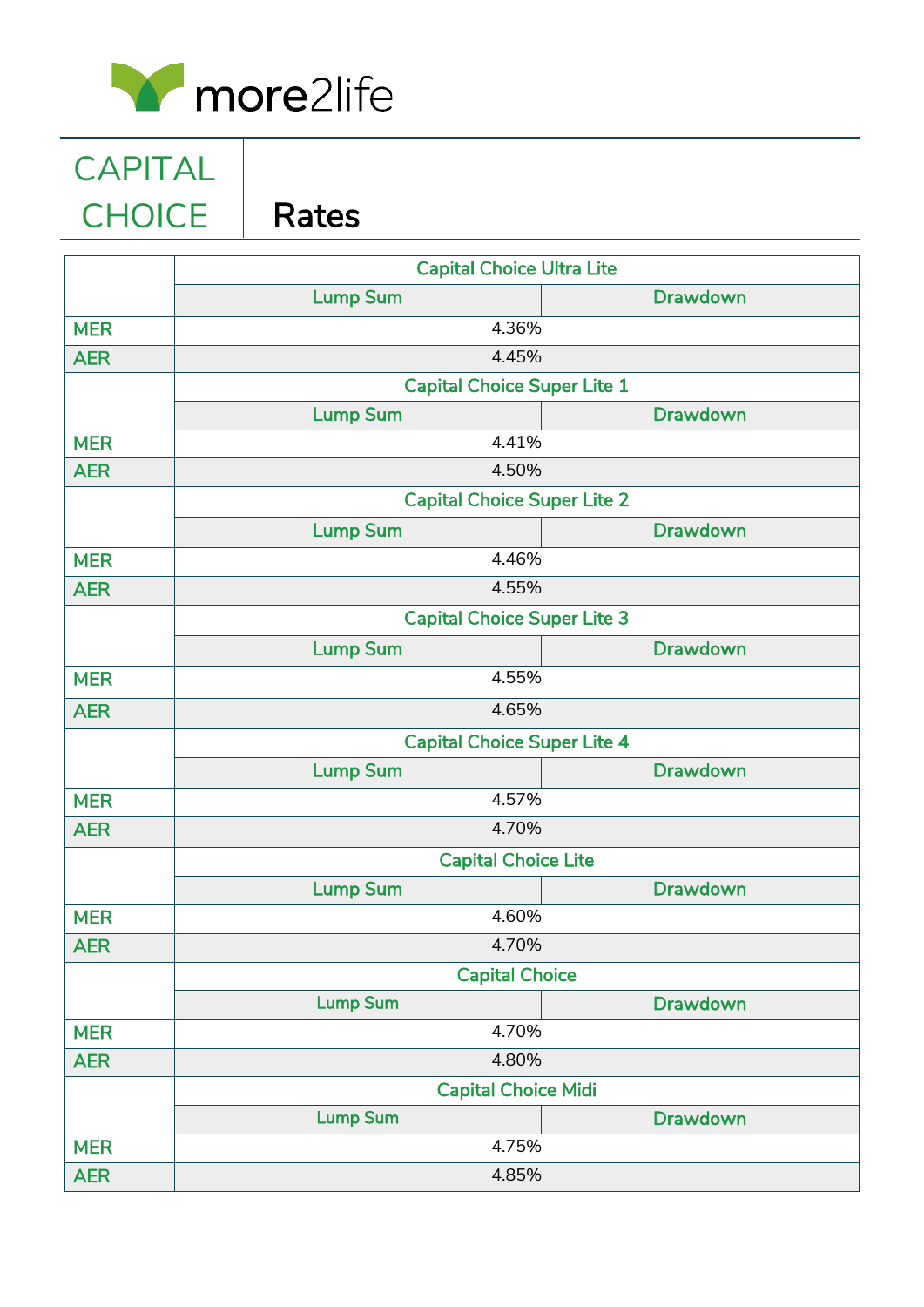

CHOICE | Rates CAPITAL

|            | <b>Capital Choice Plus</b>           |                 |  |
|------------|--------------------------------------|-----------------|--|
|            | <b>Lump Sum</b>                      | <b>Drawdown</b> |  |
| <b>MER</b> | 4.76%                                |                 |  |
| <b>AER</b> | 4.87%<br><b>Capital Choice Max 1</b> |                 |  |
|            |                                      |                 |  |
|            | <b>Lump Sum</b>                      | <b>Drawdown</b> |  |
| <b>MER</b> | 4.84%                                |                 |  |
| <b>AER</b> | 4.95%                                |                 |  |
|            | <b>Capital Choice Max 2</b>          |                 |  |
|            | <b>Lump Sum</b>                      | <b>Drawdown</b> |  |
| <b>MER</b> | 4.93%                                |                 |  |
| <b>AER</b> | 5.04%                                |                 |  |
|            | <b>Capital Choice Max 3</b>          |                 |  |
|            | <b>Lump Sum</b>                      | <b>Drawdown</b> |  |
| <b>MER</b> | 5.03%                                |                 |  |
| <b>AER</b> | 5.15%<br><b>Capital Choice Max 4</b> |                 |  |
|            |                                      |                 |  |
|            | <b>Lump Sum</b>                      | <b>Drawdown</b> |  |
| <b>MER</b> | 4.13%                                |                 |  |
| <b>AER</b> | 4.25%                                |                 |  |
|            | <b>Capital Choice Max 5</b>          |                 |  |
|            | <b>Lump Sum</b>                      | <b>Drawdown</b> |  |
| <b>MER</b> | 5.22%                                |                 |  |
| <b>AER</b> | 5.35%                                |                 |  |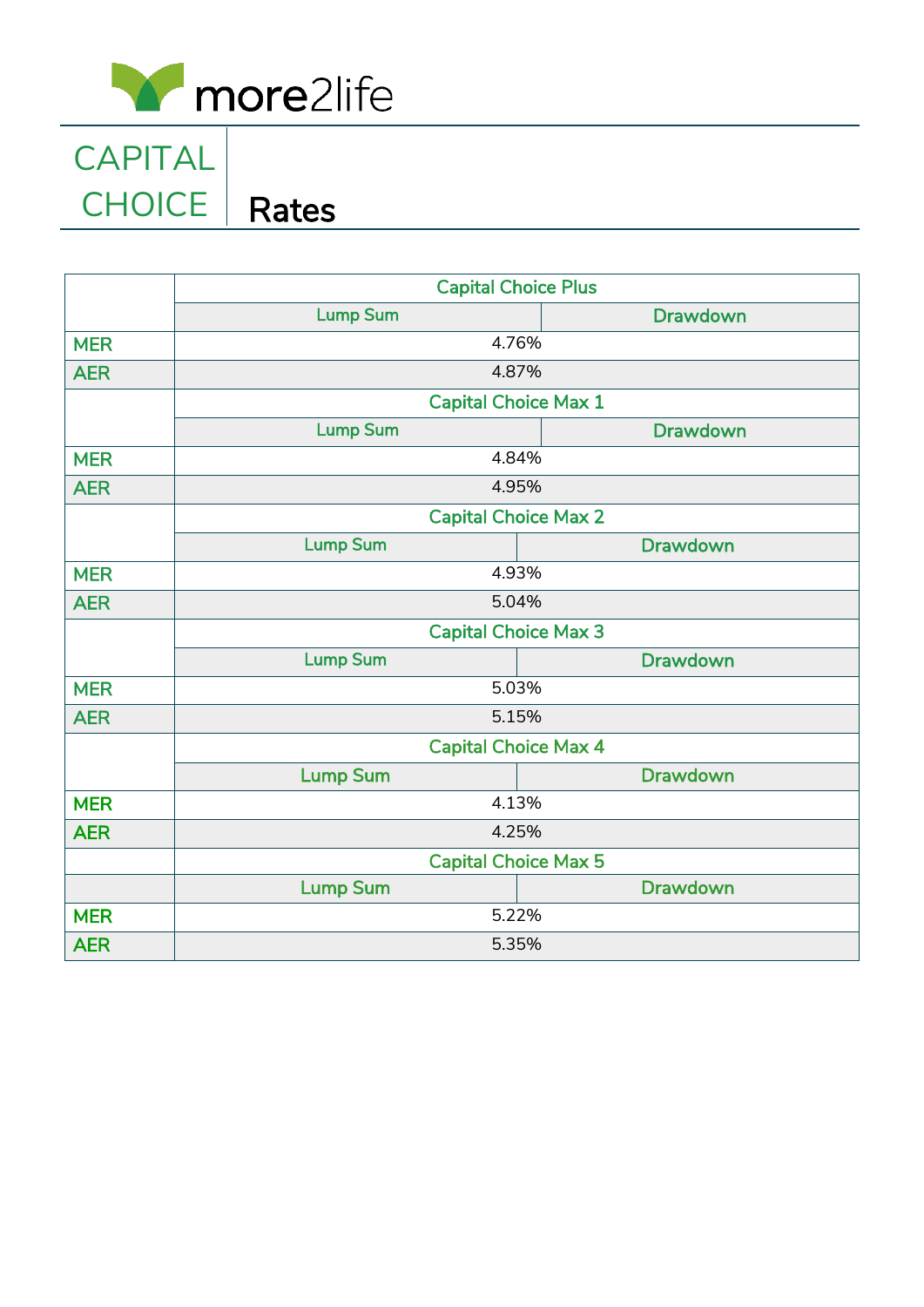

CAPITAL

|       | <b>CHOICE</b>  | <b>LTVs</b>      |                  |                  |
|-------|----------------|------------------|------------------|------------------|
| Age   | Ultra Lite (%) | Super Lite 1 (%) | Super Lite 2 (%) | Super Lite 3 (%) |
| 55    | 7.50           | 8.50             | 11.50            | 13.00            |
| 56    | 8.50           | 9.50             | 12.50            | 14.00            |
| 57    | 9.50           | 10.50            | 13.50            | 15.00            |
| 58    | 11.00          | 12.00            | 14.50            | 16.50            |
| 59    | 12.00          | 13.00            | 15.50            | 17.50            |
| 60    | 13.50          | 14.50            | 17.00            | 19.00            |
| 61    | 14.50          | 15.50            | 18.00            | 20.00            |
| 62    | 15.50          | 16.50            | 19.00            | 21.00            |
| 63    | 16.50          | 17.50            | 20.00            | 22.00            |
| 64    | 17.50          | 18.50            | 21.00            | 23.00            |
| 65    | 19.00          | 20.00            | 22.50            | 24.50            |
| 66    | 20.50          | 21.50            | 24.00            | 26.00            |
| 67    | 21.50          | 22.50            | 24.80            | 27.00            |
| 68    | 22.50          | 23.50            | 25.60            | 28.00            |
| 69    | 24.00          | 25.00            | 27.00            | 29.50            |
| 70    | 25.50          | 26.50            | 28.50            | 31.00            |
| 71    | 26.50          | 27.50            | 29.70            | 32.00            |
| 72    | 27.50          | 28.50            | 30.50            | 33.00            |
| 73    | 28.00          | 29.00            | 31.20            | 33.50            |
| 74    | 28.50          | 29.50            | 31.70            | 34.00            |
| 75    | 29.50          | 30.50            | 32.40            | 35.00            |
| 76    | 30.00          | 31.00            | 33.20            | 35.50            |
| 77    | 30.50          | 31.50            | 34.00            | 36.00            |
| 78    | 31.50          | 32.50            | 35.00            | 37.00            |
| 79    | 32.50          | 33.50            | 35.50            | 38.00            |
| 80    | 33.50          | 34.50            | 36.50            | 39.00            |
| 81    | 34.50          | 35.50            | 37.50            | 40.00            |
| 82    | 35.50          | 36.50            | 38.50            | 41.00            |
| 83    | 36.50          | 37.50            | 39.50            | 42.00            |
| 84    | 37.50          | 38.50            | 40.50            | 43.00            |
| 85    | 38.50          | 39.50            | 41.50            | 44.00            |
| 86    | 38.50          | 39.50            | 41.50            | 44.00            |
| 87    | 38.50          | 39.50            | 41.50            | 44.00            |
| 88    | 38.50          | 39.50            | 41.50            | 44.00            |
| 89    | 38.50          | 39.50            | 41.50            | 44.00            |
| $90+$ | 38.50          | 39.50            | 41.50            | 44.00            |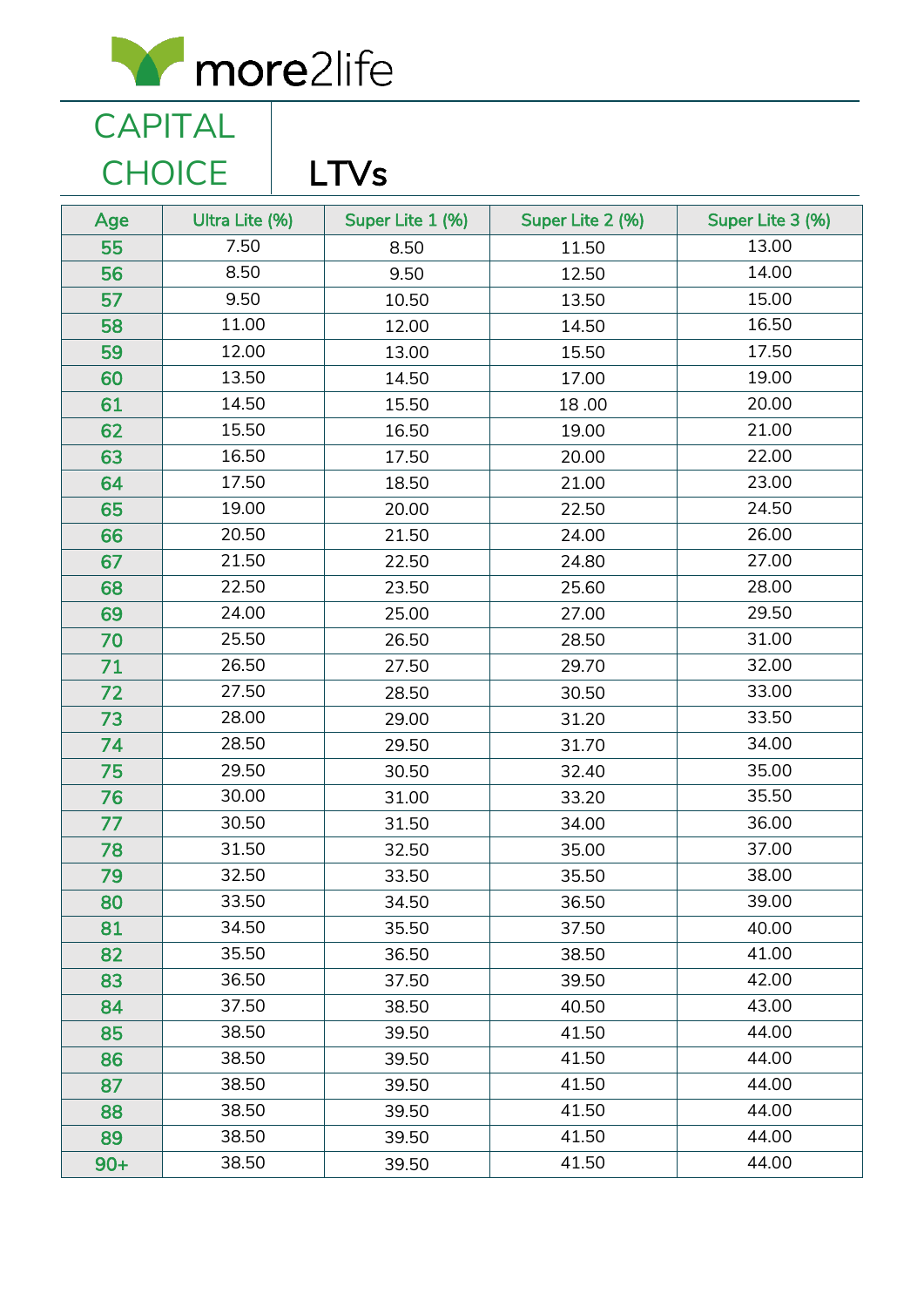

CAPITAL CHOICE | LTVs

| Age   | <b>Super Lite 4</b> | <b>Capital Choice Lite</b> | <b>Capital Choice</b> | <b>Capital Choice Midi</b> |
|-------|---------------------|----------------------------|-----------------------|----------------------------|
| 55    | 16.00               | 19.00                      | 20.00                 | 21.50                      |
| 56    | 17.00               | 20.00                      | 21.00                 | 22.50                      |
| 57    | 18.00               | 21.00                      | 22.00                 | 23.50                      |
| 58    | 19.00               | 22.00                      | 23.00                 | 24.50                      |
| 59    | 20.00               | 23.00                      | 24.00                 | 25.50                      |
| 60    | 21.00               | 24.00                      | 25.00                 | 26.50                      |
| 61    | 22.00               | 25.00                      | 26.00                 | 27.50                      |
| 62    | 23.00               | 26.00                      | 27.00                 | 28.50                      |
| 63    | 24.00               | 27.00                      | 28.00                 | 29.50                      |
| 64    | 25.00               | 28.00                      | 29.00                 | 30.50                      |
| 65    | 26.50               | 29.00                      | 30.00                 | 31.50                      |
| 66    | 28.00               | 30.00                      | 31.00                 | 32.50                      |
| 67    | 29.00               | 31.00                      | 32.00                 | 33.50                      |
| 68    | 30.00               | 32.00                      | 33.00                 | 34.50                      |
| 69    | 31.50               | 33.00                      | 34.00                 | 35.50                      |
| 70    | 33.00               | 34.50                      | 35.00                 | 36.50                      |
| 71    | 34.00               | 35.50                      | 36.00                 | 37.50                      |
| 72    | 35.00               | 36.50                      | 37.00                 | 38.50                      |
| 73    | 35.50               | 37.00                      | 38.00                 | 39.50                      |
| 74    | 36.00               | 38.00                      | 39.00                 | 40.50                      |
| 75    | 37.00               | 39.00                      | 40.00                 | 41.50                      |
| 76    | 38.00               | 40.00                      | 41.00                 | 42.50                      |
| 77    | 39.00               | 41.00                      | 42.00                 | 43.50                      |
| 78    | 40.00               | 42.00                      | 43.00                 | 44.50                      |
| 79    | 41.00               | 43.00                      | 44.00                 | 45.50                      |
| 80    | 42.00               | 44.00                      | 45.00                 | 46.50                      |
| 81    | 43.00               | 45.00                      | 46.00                 | 47.50                      |
| 82    | 44.00               | 46.00                      | 47.00                 | 48.50                      |
| 83    | 45.00               | 47.00                      | 48.00                 | 49.50                      |
| 84    | 46.00               | 48.00                      | 49.00                 | 50.50                      |
| 85    | 46.00               | 49.00                      | 50.00                 | N/A                        |
| 86    | 46.00               | 49.00                      | 51.00                 | N/A                        |
| 87    | 46.00               | 49.00                      | 52.00                 | N/A                        |
| 88    | 46.00               | 49.00                      | 53.00                 | N/A                        |
| 89    | 46.00               | 49.00                      | 54.00                 | N/A                        |
| $90+$ | 46.00               | 49.00                      | 55.00                 | N/A                        |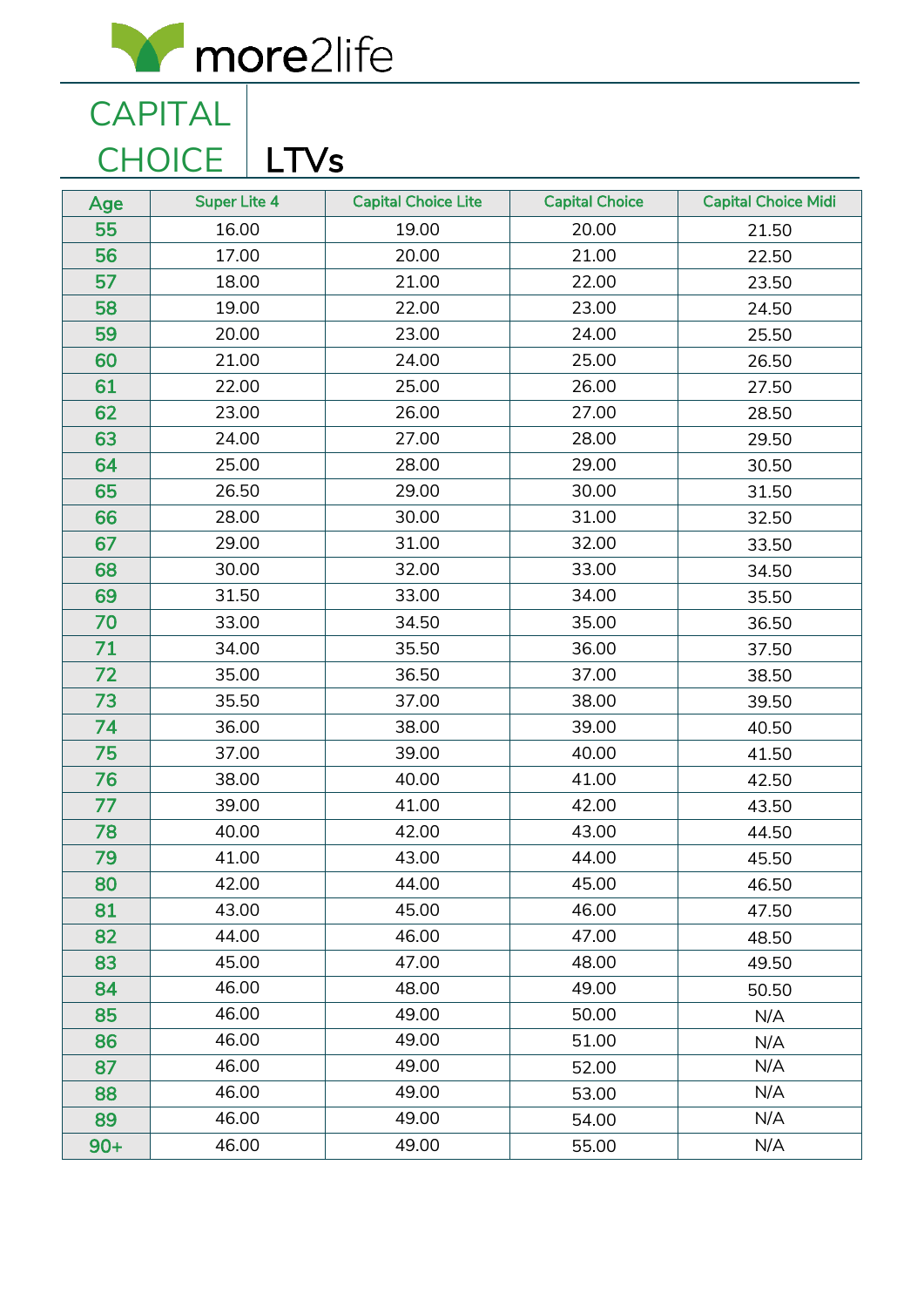more2life **CAPITAL** 

CHOICE | LTVs

| Age   | <b>Capital Choice Plus</b> | <b>Capital Choice Max 1</b> | <b>Capital Choice Max 2</b> | <b>Capital Choice Max 3</b> |
|-------|----------------------------|-----------------------------|-----------------------------|-----------------------------|
| 55    | 23.00                      | 23.05                       | 23.53                       | 24.00                       |
| 56    | 24.00                      | 24.05                       | 24.53                       | 25.00                       |
| 57    | 25.00                      | 25.30                       | 25.60                       | 25.90                       |
| 58    | 26.00                      | 26.55                       | 27.28                       | 28.00                       |
| 59    | 27.00                      | 27.55                       | 28.28                       | 29.00                       |
| 60    | 28.00                      | 28.90                       | 29.80                       | 30.70                       |
| 61    | 29.00                      | 29.95                       | 30.88                       | 31.80                       |
| 62    | 30.00                      | 30.90                       | 31.80                       | 32.70                       |
| 63    | 31.00                      | 31.90                       | 32.80                       | 33.70                       |
| 64    | 32.00                      | 32.90                       | 33.80                       | 34.70                       |
| 65    | 33.00                      | 33.90                       | 34.80                       | 35.70                       |
| 66    | 34.00                      | 34.90                       | 35.80                       | 36.70                       |
| 67    | 35.00                      | 35.90                       | 36.80                       | 37.70                       |
| 68    | 36.00                      | 36.90                       | 37.80                       | 38.70                       |
| 69    | 37.00                      | 37.90                       | 38.80                       | 39.70                       |
| 70    | 38.00                      | 39.05                       | 40.03                       | 41.00                       |
| 71    | 39.00                      | 40.15                       | 41.18                       | 42.20                       |
| 72    | 40.00                      | 41.25                       | 42.33                       | 43.40                       |
| 73    | 41.00                      | 42.35                       | 43.48                       | 44.60                       |
| 74    | 42.00                      | 43.40                       | 44.55                       | 45.70                       |
| 75    | 43.00                      | 44.55                       | 45.78                       | 47.00                       |
| 76    | 44.00                      | 45.55                       | 46.78                       | 48.00                       |
| 77    | 45.00                      | 46.55                       | 47.78                       | 49.00                       |
| 78    | 46.00                      | 47.55                       | 48.78                       | 50.00                       |
| 79    | 47.00                      | 48.35                       | 49.48                       | 50.60                       |
| 80    | 48.00                      | 49.30                       | 50.40                       | 51.50                       |
| 81    | 49.00                      | 50.40                       | 51.55                       | 52.70                       |
| 82    | 50.00                      | 51.20                       | 52.25                       | 53.30                       |
| 83    | 51.00                      | 51.80                       | 52.65                       | 53.50                       |
| 84    | 52.00                      | 52.40                       | 53.05                       | 53.70                       |
| 85    | N/A                        | N/A                         | N/A                         | N/A                         |
| 86    | N/A                        | N/A                         | N/A                         | N/A                         |
| 87    | N/A                        | N/A                         | N/A                         | N/A                         |
| 88    | N/A                        | N/A                         | N/A                         | N/A                         |
| 89    | N/A                        | N/A                         | N/A                         | N/A                         |
| $90+$ | N/A                        | N/A                         | N/A                         | N/A                         |